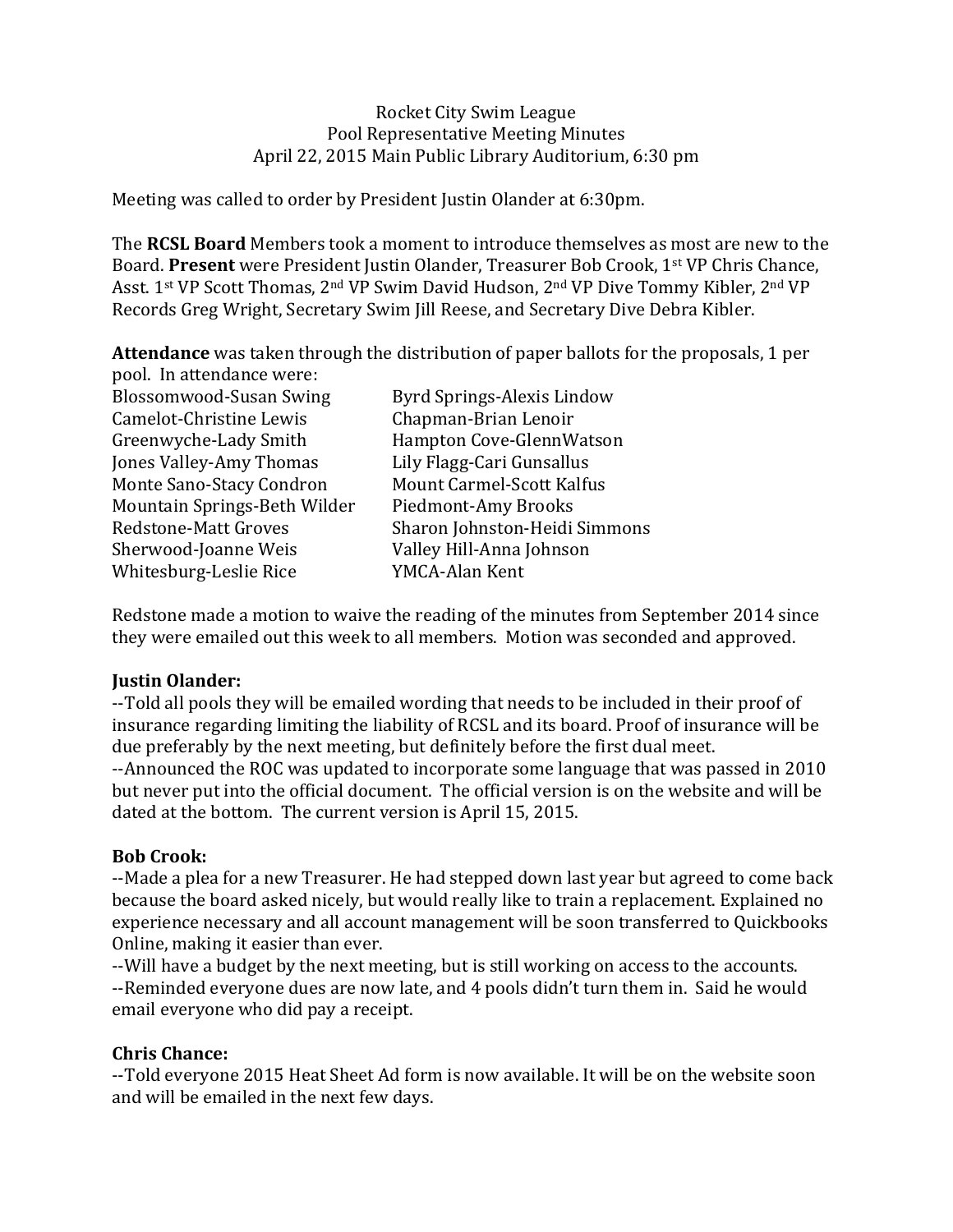--Asked for Sound and power company recommendations as last year's vendor has backed out. 

--Asked for feedback on removing the required bullpen for the afternoon session of City Meet which encompasses 11-17 year olds. Concerns were expressed that there would be a back up of kids behind the blocks too early, or that it would affect the timeline of the meet. Suggestion was made to either plan it out better before deciding or use this year to really observe and see where changes can be made.

--Asked for input regarding last year's City Meet. Sharon Johnston asked that if it rains again someone checks on the power cords they were all under water last year. There were no other hands so he recommended emailing him at the address on the website.

## **Scott Thomas:**

--Explained the rotation of volunteers for City Meet. Explained how it was done with a 3 group rotation last year and that worked, so it will be used again. However, the groups will be rotated so that no pool ends up stuck with the same job year after year.

# **David Hudson:**

--Announced Deck Trainings will be held May 26 at Redstone, May 27 at Sharon Johnston, and May 28 at Sherwood. All will be from 5:30-7:30. He encouraged pools to get people certified and announced the certification is now the same as the one for high school officiating, so people won't have to do a separate process anymore. There is a hope this will encourage more to sign up.

--In response to a member question, he checked the ROC for a policy on jewelry as the High School Association now allows jewelry. None was found and said it is up to each pool and swimmer to decide.

# **Tommy Kibler:**

--Looking at having 6 dive teams this year: Blossomwood, Camelot, Greenwyche, Piedmont, Sherwood and Whitesburg.

--The dive schedule will be finalized once all the teams are confirmed, but competition will begin  $\text{June } 1^{\text{st}}$ .

# **Greg Wright:**

--Asked each pool to send him the name of their official computer operator.

--All ribbons are in and all supplies will be available at the May meeting. PDF files will be available again on the website. This year the scribe/place judge forms will be pre-printed with event number and name.

--The league is purchasing Meet Manager 5 and Team Manager 7 for all pools this year. There will be 9 licenses and they can be shared between 2 pools. Those pools who purchased it on their own will be reimbursed.

# **Jill Reese:**

**--Please continue to send in any changes to the roster so it can be finalized soon. Several** pools have no coach listed.

--A Facebook page has been created called "Rocket City Swim & Dive". Please contribute pictures. It will be a monitored page, anything inappropriate or lacking sportsmanship will be removed.